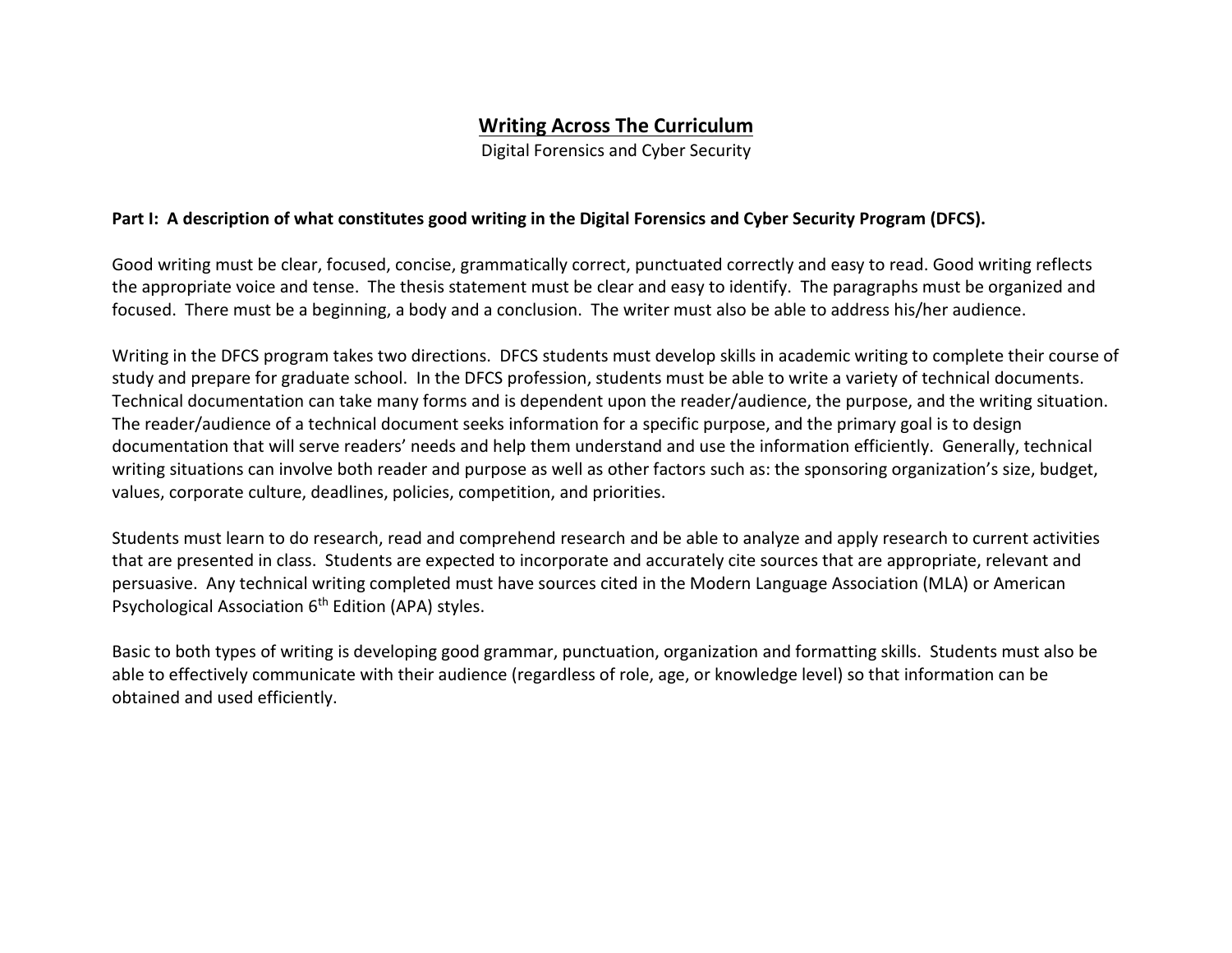## **Part II: Writing Types**

The Student's grade is broken down into various categories. There is a specific category called *Business Communications* for technical writing and all writing assignments fall into this category. All technical writing assignments are **30%** of the student's grade. Many of the writing assignments do not have a specific page length due to the type of assignment. As long as students are able to accomplish all writing requirements, the number of pages isn't forefront as part of grading criteria.

Students will be required to write in a variety of formats:

- Standard Operating Procedures (SOPs): Step-by-step instructions that communicate to personnel how to complete a task.
- Business Memo: Student must respond to an IT security scenario addressed to upper-level management and the human resources departments.
- Proposal Writing: Students must research a specific topic (as it relates to their specific course) and provide suggestions to respond to specific company or organizational scenarios and identified problems. Proposal Writing will include the following sections: Executive Summary, Data Section(s), and Conclusion.
- Bulletins: Students must research an information security topic and develop a very short/brief bulletin that gives a short summary of information or bullet points that educate a reader on relevant topics in Digital Forensics and Cyber Security.
- Pamphlets: Students research and write about an information security topic: they take the information that they have gathered and organize this information into a pamphlet that can be created and distributed.
- Feasibility Study: Students research and provide information to potential decision makers about the practicality and potential success of several alternative solutions to a problem.
- Test Plan: These are used to help organizations know what the IT consulting will be doing on a corporate network and the results of the activities completed.
- Progress / Status Report: A report that informs the audience/reader about a project that is not yet completed.
- Investigative Report: A type of report that analyzes data and seeks answers to why something happens, how it happens, or what would happen under certain conditions.
	- $\triangleright$  Digital Forensics: the investigative report should provide an unbiased statement of the items found within a piece of digital media as well as a summary of artifacts/evidence that was found. Should be easily comprehended regardless of the audience.
	- $\triangleright$  Cyber Security: The Investigative report is a technical document that provides a reader answers as to what happened and why particular problems occurred and solutions to technical issues such as: data breaches, network intrusions, denial of service, etc.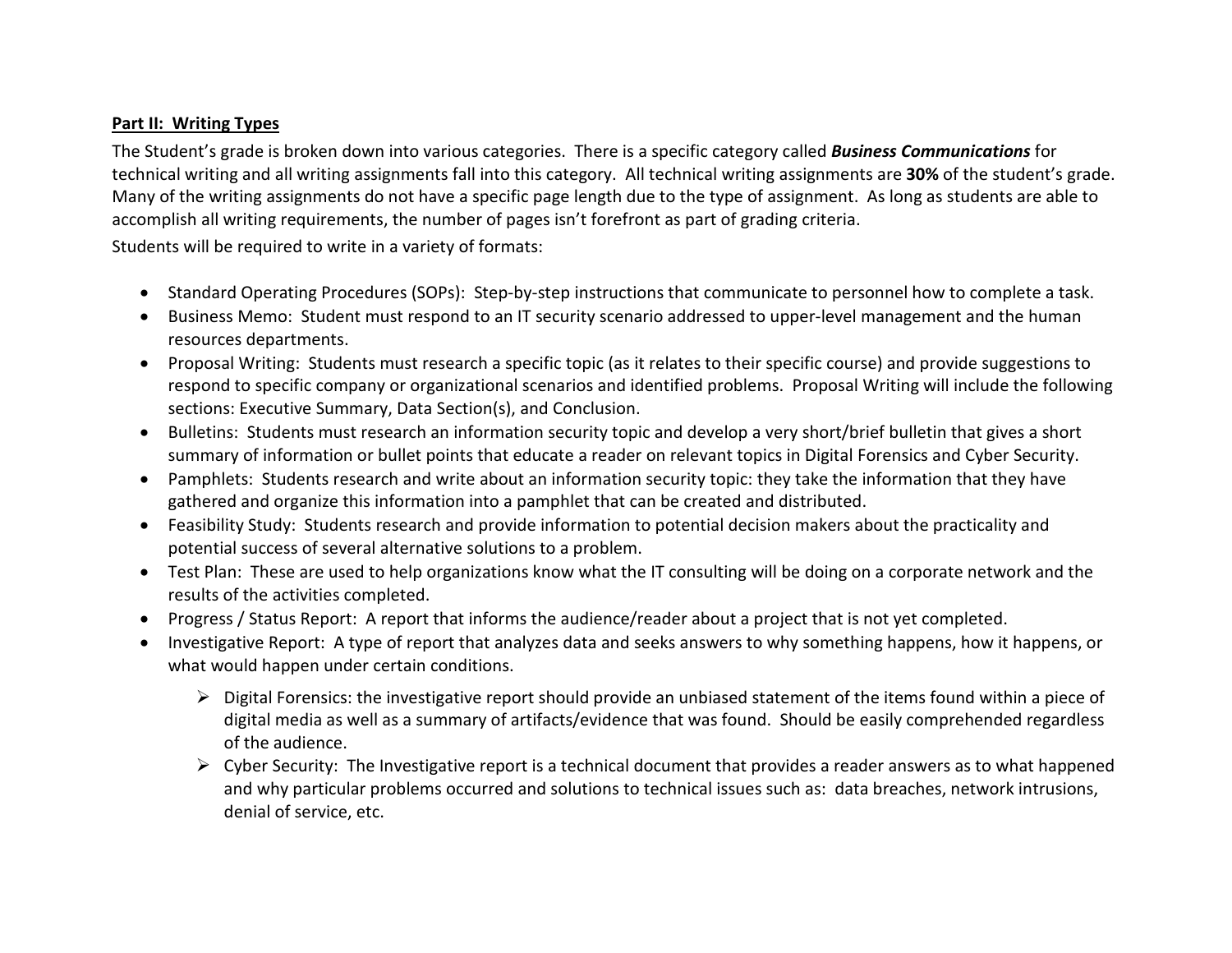- Incident Report: A type of report that provides information about accidents, equipment breakdowns, or any disruptive occurrence.
- Policies: Organizational expectations and framework for how company employees, contractors and consultants will utilize information technology resources and consequences for non-compliance.
- ePortfolio: Students are required to complete an electronic portfolio that includes a resume and projects that are related to their intended career field. This is dynamic and changes as the students gains more experience, professional development, etc.

#### **Part III: Courses and Writing Requirements**

| <b>Instructor</b> | Course          | <b>Course Name</b>               | <b>Writing Criteria</b>                                     |
|-------------------|-----------------|----------------------------------|-------------------------------------------------------------|
| Weinbrenner       | <b>JUS 2430</b> | Introduction To Cybercrime       | Identity Theft Bulletin: 2-3 pages 30% of grade             |
|                   |                 |                                  | e-Portfolio: Varies                                         |
| Koncaba (F)       | <b>JUS 2450</b> | <b>Cybercrime Law and Ethics</b> | Intellectual Property Bulletin, Business Memos: 5 pages,    |
|                   |                 |                                  | 30% of grade                                                |
|                   |                 |                                  | IT Policy: 2-3 Pages (30% of grade)                         |
| Weinbrenner       | <b>JUS 2450</b> | <b>Cybercrime Law and Ethics</b> | Current Ethical Issues Research Paper: (5-10) pages, 30% of |
| (S)               |                 |                                  | grade                                                       |
| Koncaba           | <b>JUS 2470</b> | Operating Systems and            | Standard Operating Procedures: Varies (~5-10 pages); 30%    |
|                   |                 | <b>Programming Concepts</b>      | of grade                                                    |
| Weinbrenner       | <b>JUS 2500</b> | Digital Crime Investigation      | Investigative Report: Varies (5-15 pages): 30% of grade     |
|                   |                 |                                  | Research Paper: (5-10 pages) 30% of grade                   |
|                   |                 |                                  | e-Portfolio: Varies                                         |
| Koncaba           | <b>JUS 2510</b> | <b>Networking Concepts</b>       | Network Proposal: Varies (15-20 pages); 30% of grade        |
| Koncaba           | <b>JUS 2550</b> | Hardening The Enterprise Network | Network Proposal: Varies (15-20 pages); 30% of grade        |
| Weinbrenner       | <b>JUS 2650</b> | Cyber Threats and                | Pamphlet: 2-4 panels (~2 typed pages); 30% of grade         |
|                   |                 | Counterintelligence              |                                                             |
| Koncaba           | <b>JUS 3400</b> | Penetration Testing and          | Test Plan: Varies 5-15 pages (30% of grade) 30% of grade    |
|                   |                 | <b>Vulnerability Scanning</b>    |                                                             |
| Weinbrenner       | <b>JUS 3600</b> | Data Recovery                    | SOP: Varies but generally 10+ pages (dependent upon         |
|                   |                 |                                  | screenshots)                                                |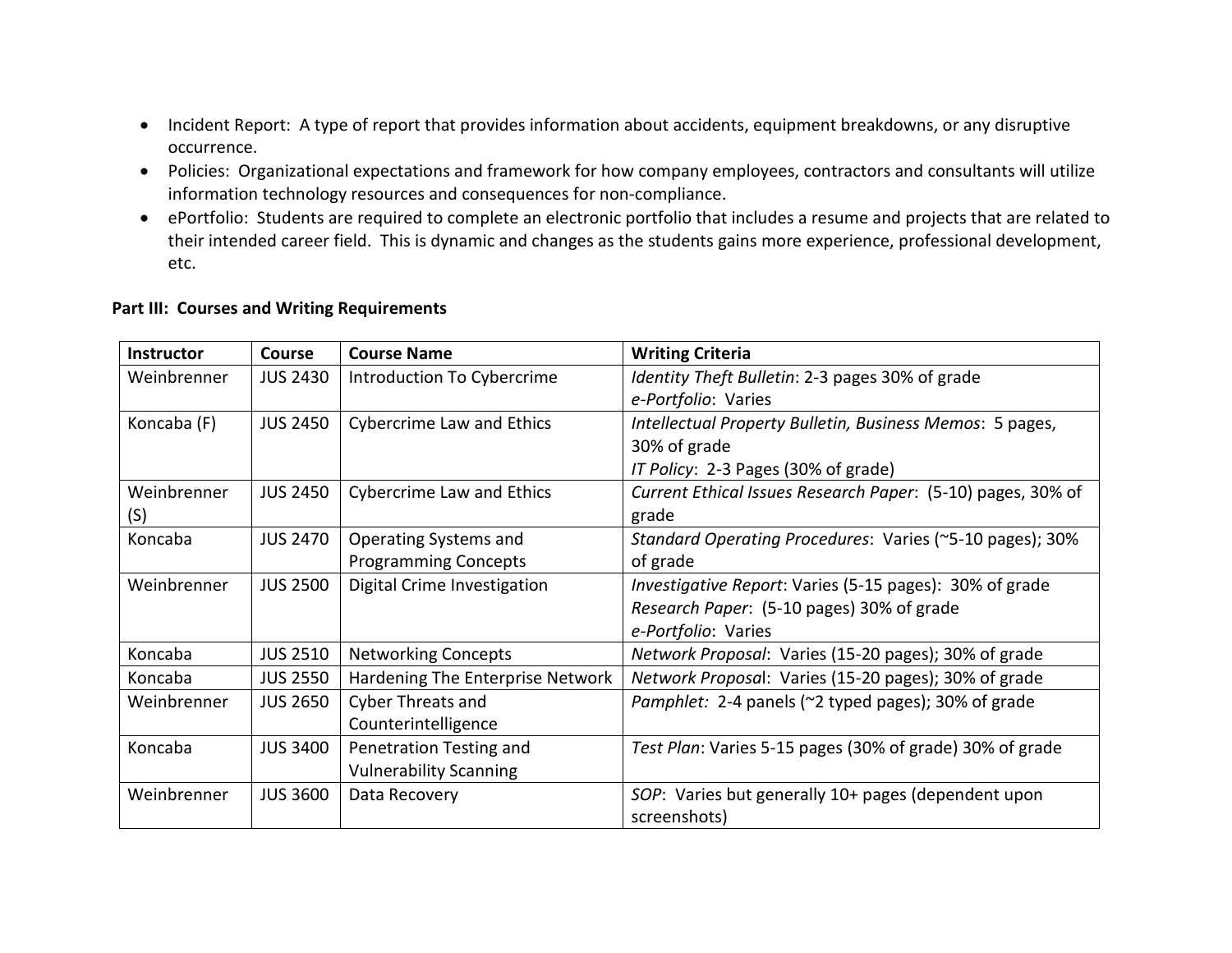|             |                 |                                 | Investigative Report: Varies (10+ pages) 30% of grade      |
|-------------|-----------------|---------------------------------|------------------------------------------------------------|
| Koncaba     | <b>JUS 4050</b> | Network Forensics and Incident  | Investigative Report: Varies (10-15 pages)                 |
|             |                 | Response                        | Incident Report: 3-5 pages (30% of grade) 30% of grade     |
| Koncaba     | JUS 4450        | Social Media and Cloud Security | Feasibility Study: 10-15 pages (30% of grade) 30% of grade |
| Weinbrenner | <b>JUS 4650</b> | <b>Mobile Device Forensics</b>  | Standard Operating Procedures: Varies (10+ pages) (30% of  |
|             |                 |                                 | grade)                                                     |
|             |                 |                                 | Final Investigative Report: (10+ pages)                    |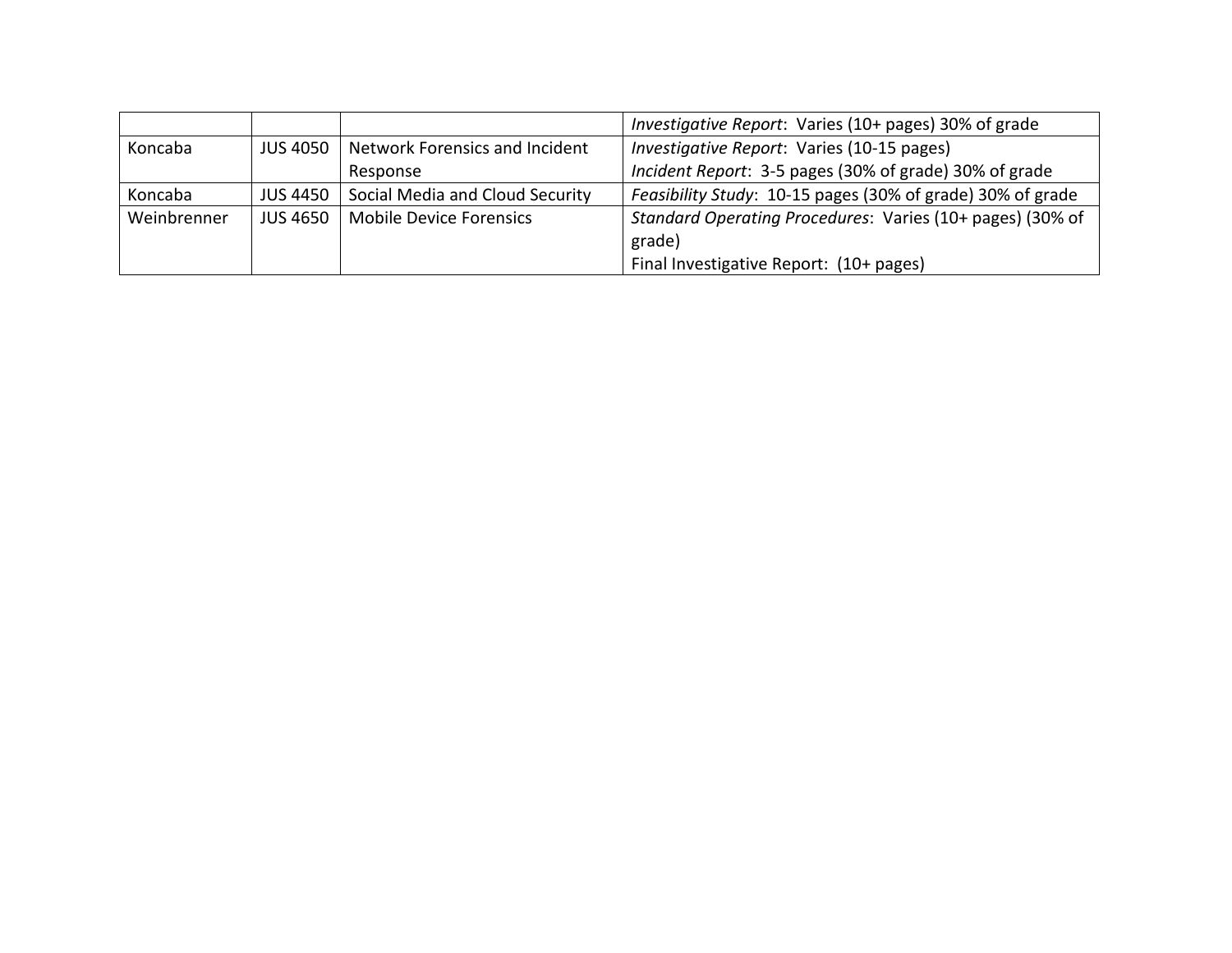## **Part III: Include any rubrics used in the courses listed above.**

Rubrics are based upon the assignment and topic given. The rubric depicted below is used for writing papers in the Digital Forensics and Cyber Security program. This rubric is used across multiple classes and is modified based on the type of assignment given. This rubric was created by the School of Extended Education at Saint Mary's College in the Melanie Booth, Learning Resource Program.

|                                                        | <b>Masterful</b>                                                                                                                                                                                                   | <b>Skilled</b>                                                                                                                           | Able                                                                                                                                                    | <b>Developing</b>                                                                                                                                                           | <b>Novice</b>                                                                                                                                                              | (Way Off)                                                                                                                                       |
|--------------------------------------------------------|--------------------------------------------------------------------------------------------------------------------------------------------------------------------------------------------------------------------|------------------------------------------------------------------------------------------------------------------------------------------|---------------------------------------------------------------------------------------------------------------------------------------------------------|-----------------------------------------------------------------------------------------------------------------------------------------------------------------------------|----------------------------------------------------------------------------------------------------------------------------------------------------------------------------|-------------------------------------------------------------------------------------------------------------------------------------------------|
| Focus, Purpose,<br><b>Thesis (Controlling</b><br>Idea) | Engaging and full<br>development of a<br>clear thesis as<br>appropriate to<br>assignment<br>purpose                                                                                                                | Competent and will<br>developed thesis;<br>thesis represents<br>sound and<br>adequate<br>understanding of<br>the assigned topic.         | Most intelligible<br>ideas; thesis is<br>weak, unclear, to<br>broad, or only<br>indirectly<br>supported                                                 | Mostly simplistic<br>and unfocused<br>ideas; little or no<br>sense of purpose or<br>control of thesis.                                                                      | Ideas are extremely<br>simplistic, showing<br>signs of confusion,<br>misunderstanding of<br>the prompt; thesis is<br>essentially missing or<br>not discernable.            | Shows complete<br>confusion about<br>the topic or<br>inability to grasp it;<br>thus conspicuous<br>absence of thesis<br>and lack of<br>purpose. |
| Ideas, Support &<br>Development<br>(Evidence)          | Consistent evidence<br>with originality and<br>depth of ideas;<br>ideas work together<br>as a unified whole;<br>main points are<br>sufficiently<br>supported (with<br>evidence); support<br>is valid and specific. | Ideas supported<br>sufficiently; support<br>is sound, valid and<br>logical.                                                              | Main points and<br>ideas are only<br>indirectly<br>supported; support<br>isn't sufficient or<br>specific, but is<br>loosely relevant to<br>main points. | Insufficient, non-<br>specific, and/or<br>irrelevant support.                                                                                                               | Lack of support for<br>main points;<br>frequent and illogical<br>generalizations<br>without support.                                                                       | Clear absence of<br>support for main<br>points.                                                                                                 |
| Structure,<br>Organization                             | Organization is<br>sequential and<br>appropriate to<br>assignment;<br>paragraphs are well<br>developed and<br>appropriately<br>divided                                                                             | Competent<br>organization,<br>without<br>sophistication.<br>Competent<br>paragraph<br>structure; lacking in<br>effective<br>transitions. | Limited attempts to<br>organize around a<br>thesis; paragraphs<br>are mostly stand-<br>alones with weak or<br>non-evident<br>transitions.               | Organization, while<br>attempted, was<br>unsuccessful.<br>Paragraphs were<br>simple,<br>disconnected and<br>formulaic. No<br>evident transitions<br>or planned<br>sequence. | Organization, if<br>evident at all is<br>confusing and<br>disjointed; paragraph<br>structure is weak;<br>transitions are<br>missing,<br>inappropriate and/or<br>illogical. | Paragraph structure<br>does not exist; or is<br>a single rambling<br>paragraph or a<br>series of isolated<br>paragraphs.                        |